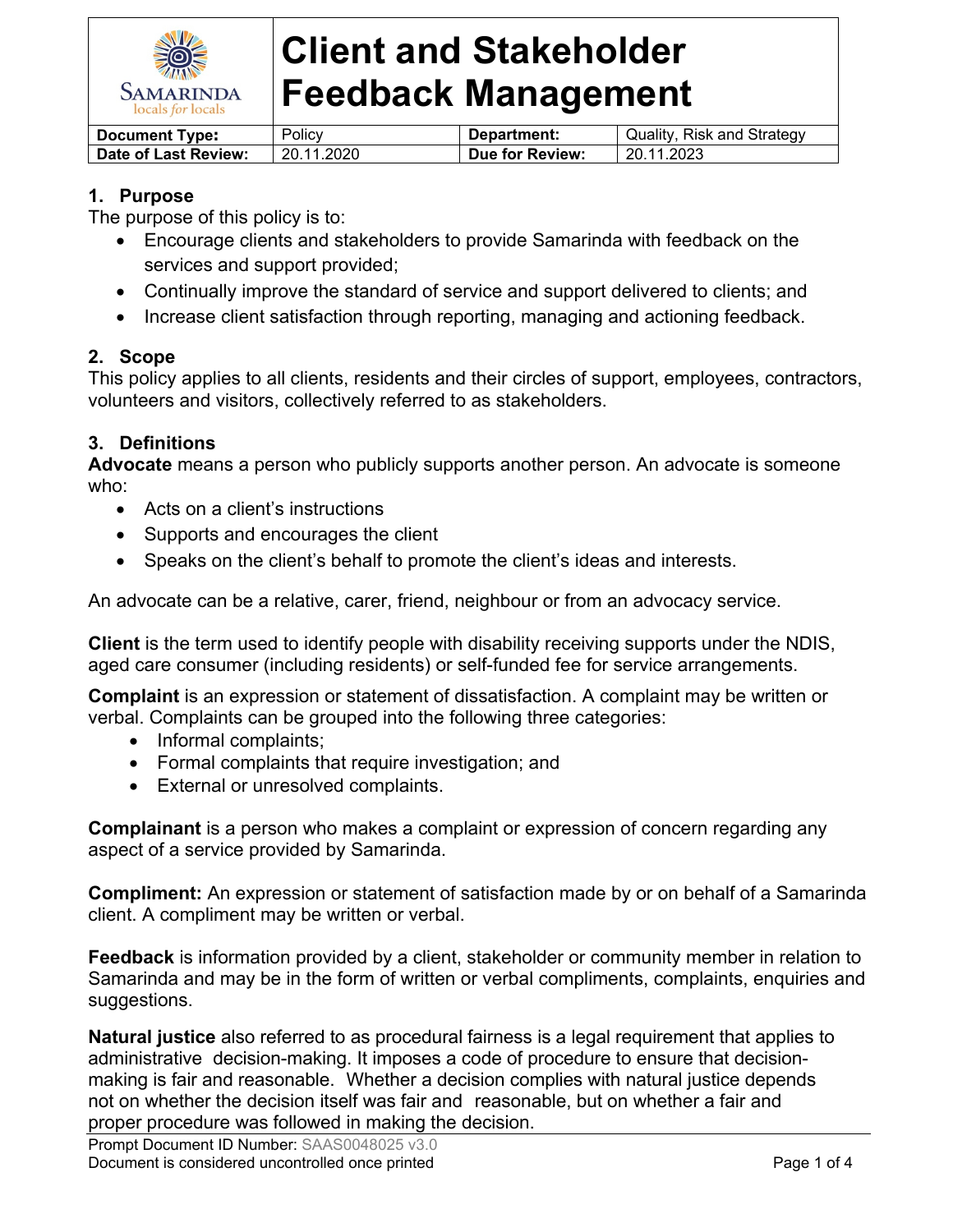

| <b>Document Type:</b> | Policy     | Department:     | Quality, Risk and Strategy |
|-----------------------|------------|-----------------|----------------------------|
| Date of Last Review:  | 20.11.2020 | Due for Review: | 20.11.2023                 |
|                       |            |                 |                            |

**Resident** means a person residing at Samarinda's residential care facility including respite care.

**Suggestion** is a recommendation to improve any aspect of a service or product. It may be part of a compliment or complaint but may also be offered as standalone information.

## **4. Policy**

Clients and stakeholders have the right to expect quality care and services and to provide Samarinda with feedback which may take the form of a complaint, compliment, or suggestion.

Feedback provides an opportunity to review and reflect on how we can improve the quality, safety and efficiency of the service we provide to clients. Feedback is an integral part of providing person-centered, integrated, safe, effective and appropriate care and services.

Complaints provide an opportunity for an open discussion of concerns. Effective management of complaints can prevent issues from escalating, and further enhance client or stakeholder satisfaction and experience. All complaint handling will be conducted using natural justice and procedural fairness.

Compliments can have a positive impact on employee wellbeing and work performance and as such are shared with stakeholders where appropriate.

The client and stakeholder feedback process will be accessible through a variety of channels. Avenues will be made available for escalating complaints and for making a complaint about the CEO. Information on external complaints handling bodies such as the Victorian Ombudsman, NDIS Quality and Safeguards Commission and Aged Care Quality and Safety Commission will be provided to stakeholders and where a stakeholder wishes to make a complaint to an external body they will be provided with support to make contact if requested.

Recording stakeholder feedback enables Samarinda to learn from mistakes, identify systemic issues, reduce risks and improve the experience for current and future stakeholders.

The processes, systems and responsibility for recording, storing and closing stakeholder feedback in a timely manner are the responsibility of the Quality Risk and Strategy department.

## *4.1 Client and Stakeholder Feedback*

Clients and stakeholders:

- Will be informed of the right to have an advocate support them in providing feedback including making a complaint.
- Feedback remains strictly private and confidential.
- Are encouraged and supported to complete the 'We Welcome Your Feedback' form.
- Are encouraged and supported to complete feedback / satisfaction surveys.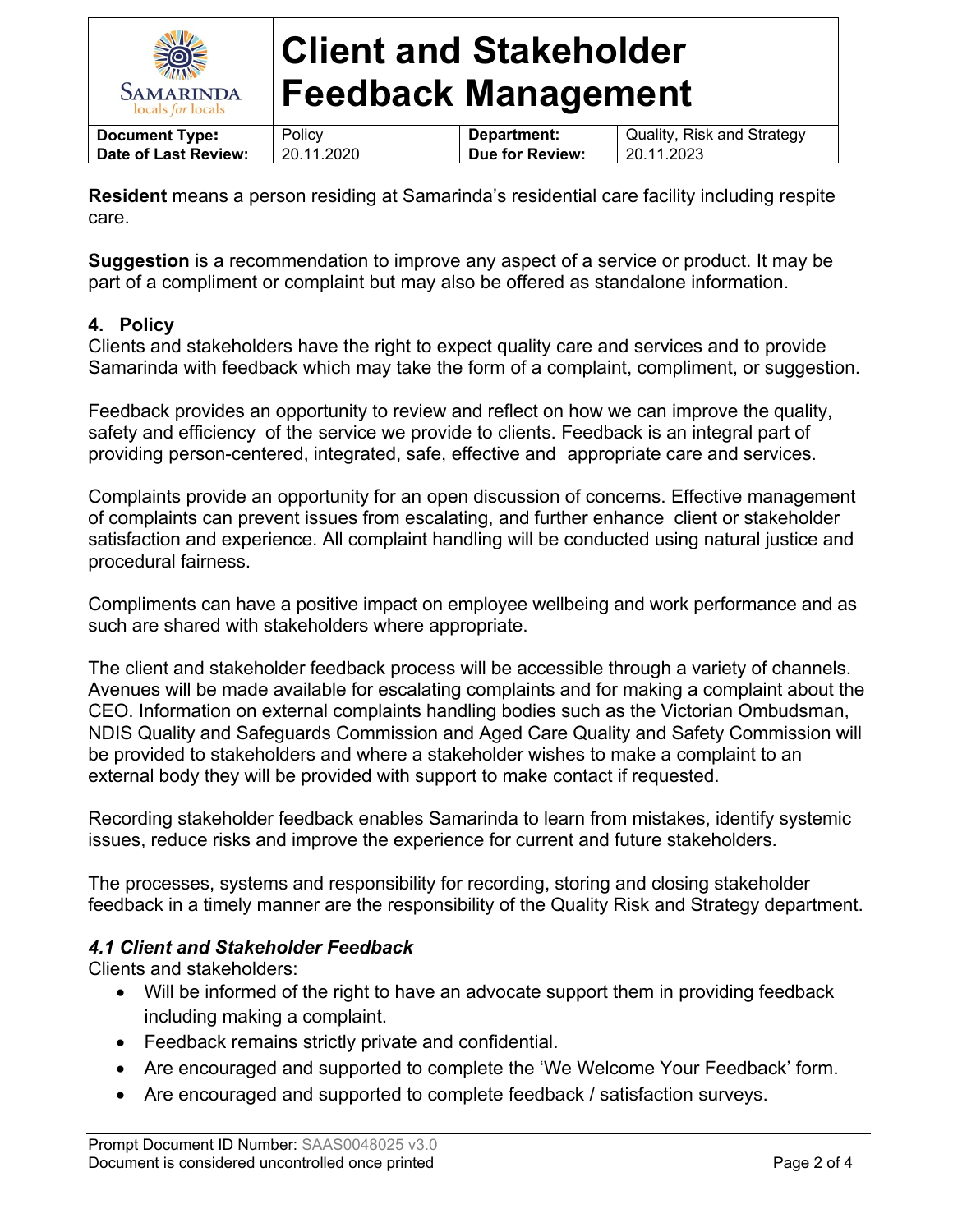

| <b>Document Type:</b> | Policv     | Department:     | Quality, Risk and Strategy |
|-----------------------|------------|-----------------|----------------------------|
| Date of Last Review:  | 20.11.2020 | Due for Review: | 20.11.2023                 |

If a client or stakeholder believe there are serious and unlawful acts occurring within their service and don't wish to report this on a 'We Welcome Your Feedback' form they can provide information through the Whistleblower process.

The Quality Risk and Strategy department is responsible for coordinating distribution, collation and reporting of client and stakeholder feedback.

## *4.1.1 QPS Client, Resident and Relative Experience Surveys*

The QPS experience surveys are conducted online, where clients and stakeholders are provided with a web based link to the QPS survey to directly capture the ratings and verbatim comments.

Clients are encouraged and supported to complete client feedback surveys.

The QPS experience surveys are conducted annually and results are provided to:

- o Clients and Residents.
- o Stakeholders.
- o Clinical Governance sub-committee.
- o Committee of Management.
- o Executives and senior management.

## *4.2 Staff Training and Education*

All Samarinda staff have a role to play in the effective management of client feedback. It is the responsibility of Samarinda to provide training to ensure staff have the skills to handle feedback appropriately.

Samarinda provides training in customer service and complaints management. Training also occurs through targeted staff education sessions and opportunities for staff to attend training facilitated by external agencies.

## *4.3 Evaluation*

The design and performance of Samarinda's complaints management systems are periodically reviewed to ensure compliance with our vision and values, best practice principles, regulations and legislation and to determine if the system is adequately resourced.

## **5. Custodian**

Quality Risk and Strategy Manager

#### **6. Related Documents**

Client Feedback Management Procedure Residential Services Handbook Client Handbook Whistleblower Policy